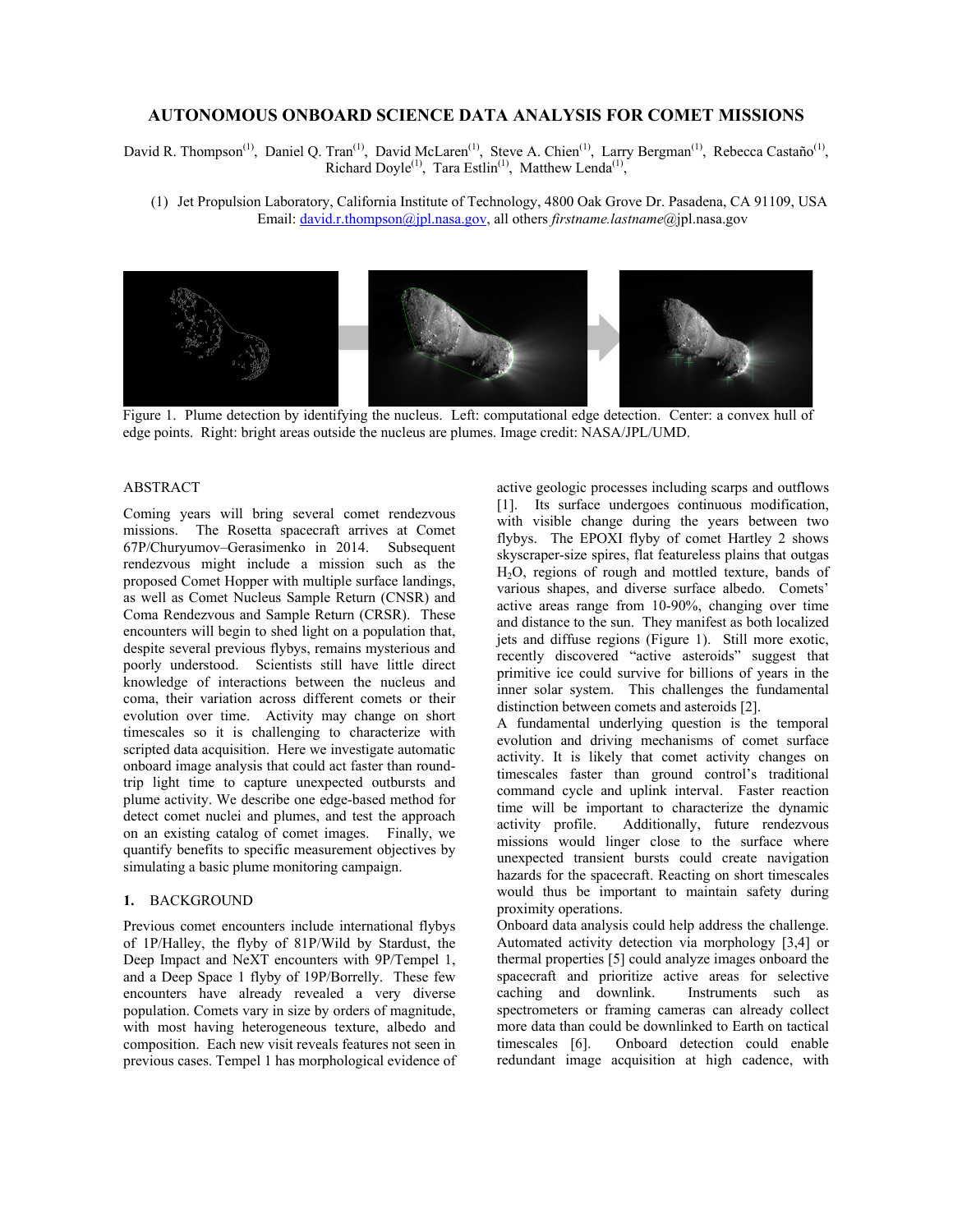Inputs: Set of image pixels  $I = \{i_1, i_1, \dots, i_n\}$ ; median filter width  $\psi$ ; edge detection thresholds  $\theta_1$  and  $\theta_2$ ; plume detection threshold ϕ; a size threshold κ Outputs: A set of segments  $S = \{S_1, S_2, \dots, S_n\}$  corresponding to connected pixel regions containing plumes; a convex polygon comprised of pixels  $P = {p_1, p_1, \ldots p_n}$  containing the nucleus Begin DetectPlumes( $I$ ,  $\psi$ ,  $\theta$ <sub>1</sub>,  $\theta$ <sub>2</sub>,  $\phi$ , κ) **F** ← MedianFilter(**I**, ψ)*compute median-filered image*  $\mathbf{E} = \{e : e \in \text{Canny}(\mathbf{F}, \theta_1, \theta_2)\}$  *compute the set of edge points*  $G = {g : g_i \in ConvHull(E)}$  *compute convex hull of edge points*<br>  $P = {p : p \in G, p > \phi}$  *image-wide intensity threshold*  $\boldsymbol{p}$  image-wide intensity threshold  $C = \{C_i : C_i = \{c_i : c_i \in P\}, |c| > \kappa, C_i \text{ is simply 4-connected} \}$  *connected components*  $S = \{s : s \in C, s \text{ is not on nucleus or touching boundary} \}$  *post-filtering rules*  $S = \{ s : s \in C, s \text{ is not on nucleus or touching boundary} \}$ Return **S**, **P** 

Algorithm 2. Plume detection in a single image

priority transmission of any data containing outburst or plume events. Onboard detection would also permit adaptive instrument targeting. Here target selection in a context instrument directs a high-resolution sensor like a narrow- Field of View camera or spectrometer [7, 8,1]. For example, the Deep Impact Mission used a targeted slit observed the brightest image pixels to track a probe impact [1]. Active image analysis could extend this approach to track any transient outbursts. Finally, onboard processing could trigger evasion to rapidly avoid the most hazardous outbursts.

Onboard image analysis is a maturing technology. Previous studies used computer vision techniques to track asteroid surface features for navigation and odometry [9]. Planetary studies have also demonstrated reliable surface feature detection [7, 10] and crater detection [11,12]. Temporal change detection in remote sensing is broad topic with surface and deep space applications [13]. However, for comet applications the problem of separating plume from nucleus is fundamental to many science data collection activities. Moreover, it necessarily precedes many subsequent analysis tasks that focus on one or the other. The next section will detail one specific algorithm for detecting both plumes and nucleus.

### **2.** PLUME DETECTION APPROACH

Several domain constraints guide our algorithm design. First, we desire that the method be computationally efficient for fast operation on radiation-certified spacecraft processors. It should provide robust performance across different illumination conditions. Spacecraft pose and the comet shape would both be uncertain during the initial characterization phase, so it is important that the algorithm not rely on strong assumptions about geometry. However, it is reasonable to expect that the image intensity might be normalized through *a priori* information or gain adjustment. Some limited parameter tuning for the specific characteristics of the instrument should be possible in a real mission. However, we still desire robust performance for offnominal imaging, new invented uses, or other violations of our base assumptions.

The proposed strategy finds the nucleus within each image and masks it; any bright remaining pixels correspond to plume activity (Figure ) Our nucleus detection exploits the fact that comas are generally diffuse, while the nucleus is solid with a high-contrast terminator. Thus*, edge detection* reliably identifies points on the nucleus. After a preliminary denoising operation with a radius 5 median filter we apply the Canny edge detection algorithm [14]. This operation generally scales in proportion to image size. It uses some initial convolutional filtering operations and a subsequent hysteresis threshold that detects weak edges with support from their immediate neighbors.

The resulting set of edge points lies on the high-contrast horizon edge as well as interior edges from surface texture. We next form a nucleus "mask" by finding the subset of edge points that lie on the exterior contour. Planetary contours have smoothly-curved surfaces that can be found with a parametric fit [4] or Random Sample Consensus (RANSAC) approach [15,3] For comets with more irregular shapes, like the bilobate form of Hartley 2 (Figure ), we model the nucleus using a conservative convex hull of edge points [16,3].

The 2D convex hull algorithm scales according to O(n log n) in the number of edge pixels, similar to an efficient sorting operation. This yields a subset of edge points whose polygon defines the nucleus mask. We apply an intensity threshold to the resulting exterior pixels and join them into connected components that constitute plumes (Figure right). As a final filter on poorly-localized plumes, we ignore any detection whose centroid lies on the nucleus or whose extent spans the entire image bounding box. Finally, we remove spurious detections by requiring each plume to have an area of at least  $\kappa$  (100 pixels in our case),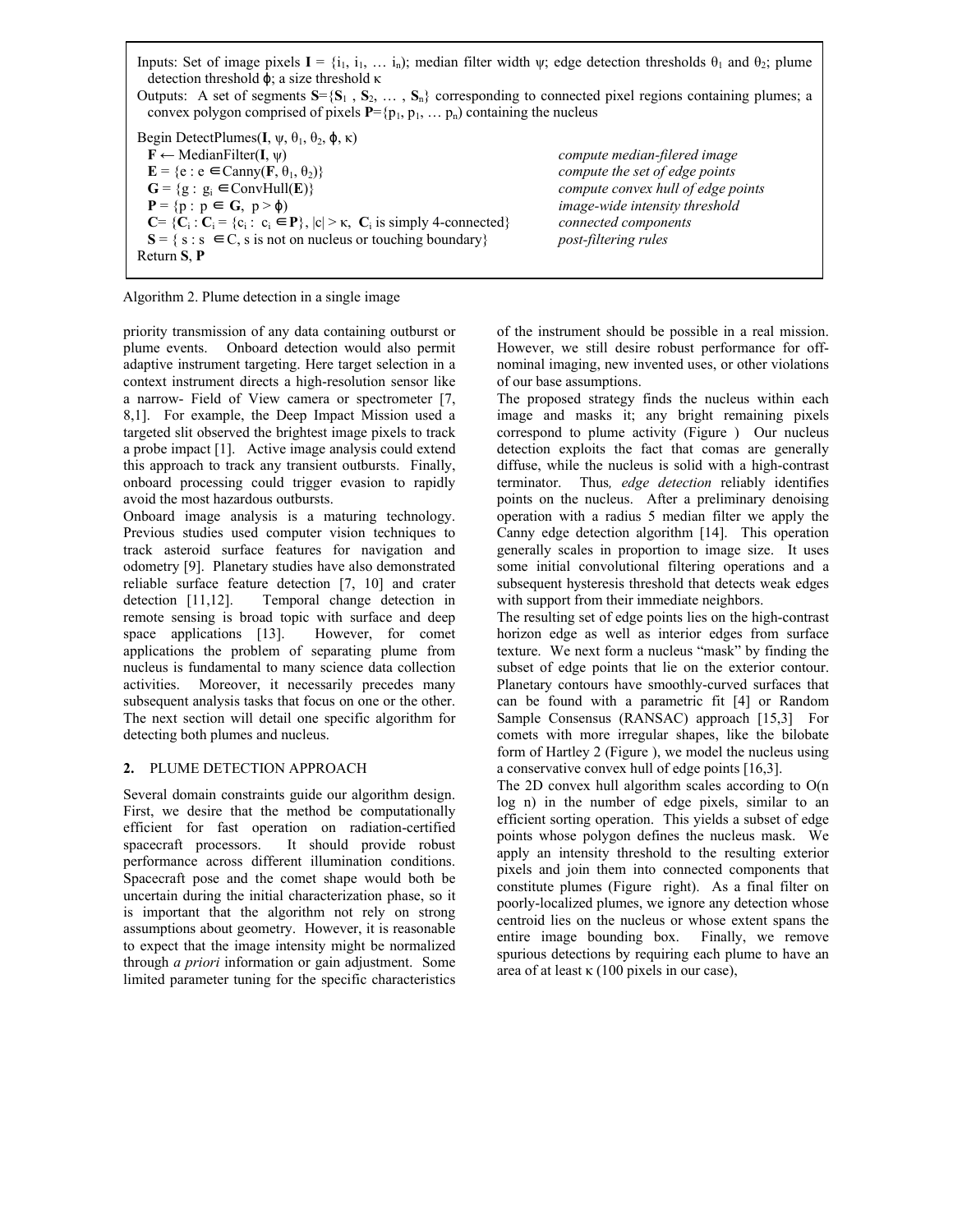

Figure 2. Comet plume detections from the EPOXI Hartley 2 sequence. Images from left to right: PIA13579, PIA13578, PIA 13570, PIA13600. Credit: NASA/JPL/UMD.



Figure 3. Comet images from Tempel 1 and Borrelley, Left to right: PIA02140, PIA202123, PIA03501, PIA02133. The saturated Borrelley plume fails the bounding box filtering rule and is not detected. Credit: NASA/JPL-Caltech/UMD.



 Figure 4: Several null cases with no obvious plumes. Left to right: PIA06285, PIA2125, PIA00136, PIA00135. Credit: NASA/JPL-Caltech.

**Error! Reference source not found.**Figure 1 illustrates the procedure. We refer the reader to Canny [14] for details of the "canny" edge detection subroutine, and Graham [16] for one convex hull algorithm suitable for the "ConvHull" subroutine. The important user-tunable parameters are the edge detection thresholds for the Canny procedure, the intensity threshold for detection and the size threshold κ. We find performance to be stable across a wide range of parameter thresholds.

Our tests evaluate plume detection performance on the existing catalog of cometary plume images, including images of Hartley 2 and Tempel 1. We developed the algorithm on image PIA13570 only, and then fixed these parameters for tests on the entire catalog. Figures 2, 3, and 4 show typical success and failure cases. Table 1 summarizes the results on the entire data set, and Figure 5 shows the computation time requirements as a function of image size. The plumes in the Tempel 1 images are the artificial result of the collision with the Deep Impact impactor spacecraft, but we include these frames to demonstrate cross-scene performance. Failures occur only when the plume fills the majority of the frame.

#### **3.** SCIENCE YIELD

Here we aim to quantify the potential yield of an onboard activity monitoring campaign. We consider reference trajectories for the Rosetta encounter with Comet 67P/Churyumov–Gerasimenko in 2014. These represent a typical mapping scenario. The Rosetta operations plan calls for new trajectories to be specified at three-week intervals with more regular weekly updates to the data collection during each trajectory [17]. It is believed that there will be approximately three to five trajectory updates prior to the final delivery of the Philae lander to the surface. Plume activity bears on landing site safety so it will be particularly important to capture any image evidence of plumes during this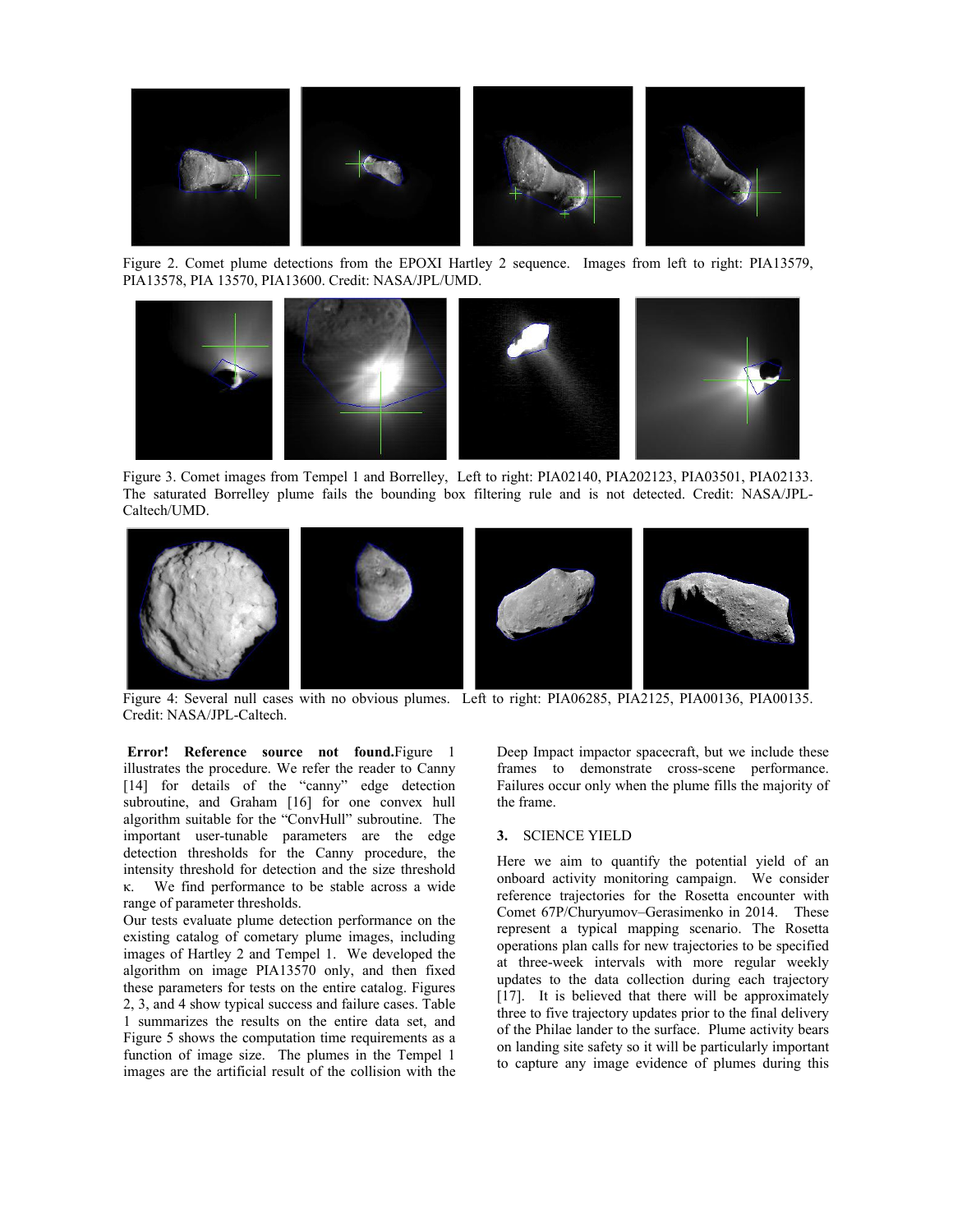| Image    | Target    | present<br>Plume | detection<br>Plume | $#$ pixels) | Runtime (s) | <b>Notes</b> |
|----------|-----------|------------------|--------------------|-------------|-------------|--------------|
| PIA02124 | Tempel 1  |                  |                    | 256         | 0.10        |              |
| PIA02125 | Tempel 1  |                  |                    | 256         | 0.08        |              |
| PIA02140 | Tempel 1  | X                | X                  | 271         | 0.09        |              |
| PIA05571 | Wild 2    |                  |                    | 370         | 0.21        | a            |
| PIA00228 | Gaspra    |                  |                    | 400         | 0.15        |              |
| PIA02123 | Tempel 1  | X                | $\mathbf x$        | 471         | 0.32        |              |
| PIA03505 | Borrelly  | X                |                    | 500         | 0.32        | b            |
| PIA03501 | Borrelly  | X                |                    | 500         | 0.90        | h            |
| PIA03504 | Borrelly  |                  |                    | 500         | 0.29        |              |
| PIA02127 | Tempel 1  |                  |                    | 500         | 0.33        |              |
| PIA03500 | Borrelly  |                  |                    | 500         | 0.29        |              |
| PIA13578 | Hartley 2 | X                | X                  | 501         | 0.32        |              |
| PIA13601 | Hartley 2 | X                | X                  | 501         | 0.23        |              |
| PIA13600 | Hartley 2 | X                | X                  | 501         | 0.28        |              |
| PIA13579 | Hartley 2 | X                | X                  | 501         | 0.31        |              |
| PIA13570 | Hartley 2 | X                | $\mathbf x$        | 501         | 0.28        | Ċ            |
| PIA02133 | Tempel 1  | X                | X                  | 505         | 0.28        |              |
| PIA02134 | Tempel 1  | X                |                    | 623         | 0.37        | b            |
| PIA00297 | Dactyl    |                  |                    | 700         | 0.38        |              |
| PIA00069 | Ida       |                  |                    | 769         | 0.37        |              |
| PIA02137 | Tempel 1  | X                |                    | 900         | 0.91        | h            |
| PIA00299 | Dactyl    |                  |                    | 1000        | 0.81        |              |
| PIA00118 | Gaspra    |                  |                    | 1024        | 0.91        |              |
| PIA06285 | Wild 2    |                  |                    | 1165        | 1.40        |              |
| PIA00136 | Ida       |                  |                    | 1463        | 1.18        |              |
| PIA00135 | Ida       |                  |                    | 2114        | 4.77        |              |
| PIA05004 | Wild 2    |                  |                    | 2506        | 7.02        |              |

Table 1 Performance. Notes: (a) diffuse coma, no obvious plume; (b) filtered by the bounding box rule; (c) training image used to develop the algorithm.



Figure 5. Time requirements vs. image size for the onboard plume detection algorithm, using the representative comet and asteroid images in Table 1.

### initial period.

The spacecraft trajectories will be non-Keplerian, but a simple elliptical orbit segment can approximate a single trajectory's coverage. Figure 6 shows a hypothetical reference segment spanning the first three weeks of the characterization phase. This elliptical path encircles the nucleus along the terminator at an altitude of approximately 30km. The Rosetta spacecraft will follow each trajectory for three weeks at a time. Here we focus on the three-week interval from Nov. 15 to Dec. 6 2014. Keeping to this interval, we can simulate the effect of a monitoring campaign while ignoring the more complex and mission-specific challenge of adaptive trajectory selection.

We model the nucleus a triaxial ellipsoid. Targets appear as points at randomly distributed latitude / longitude coordinates at an altitude of 200m above the surface (Figure 6 Right). We simulate 1000 events that appear at random times and last up to three weeks. We then apply geometric and illumination constraints to compute the time interval during which this target could be visible to the spacecraft. We perform these calculations with assistance from data and software provided by the NASA Navigation and Ancillary Information Facility [18]. We require that any detected plume be illuminated by the sun. It must not lie between the nucleus and the observer (in which case it is beneath the limb and therefore invisible to our approach). It cannot be occluded by the nucleus.

One key performance metric is the rate at which transient activity can be captured by followup data collection. Figure 7 shows the performance result of a monitoring approach in which a new jet triggers some dynamic reaction such as selective caching or followup. The left panel shows the fraction of captured targets that can be re-imaged during the same trajectory, showing a smooth decline due to occlusion and eventually a steeper degredation due to the finite lifespan of the event itself. The days of coverage possible for detected targets' followup measurements decline in proportion to reaction time. In addition to imaging the temporal evolution of the plume, it will be important for a monitoring campaign to capture many different spacecraft and solar angles to fully characterize plume dust reflectance properties. Figures 8 and 9 shows performance for these metrics. The wide range in science yield underscores the benefits of catching the plume as early as possible in order to improve the diversity of illumination conditions.

#### **4.** DISCUSSION

Overall these tests suggest that onboard activity detection could significantly improve science yield of a plume monitoring campaign. For activity events lasting 16 days, a hypothetical 14 day ground-in-the-loop planning cycle would permit active followup of approximately 25% of the actual events, while a 7-day planning cycle would increase this fraction to 65%. In contrast, onboard detection and followup would capture 95% of the events. The mean range of solar zenith angles for viewing each detected active region would increase from approximately 10 degrees (for the 14 day planning cycle), to 45 degrees per event. The contrast is even starker for shorter events, such as sub-day outbursts where onboard reaction appears vital to acquire any followup measurements at all.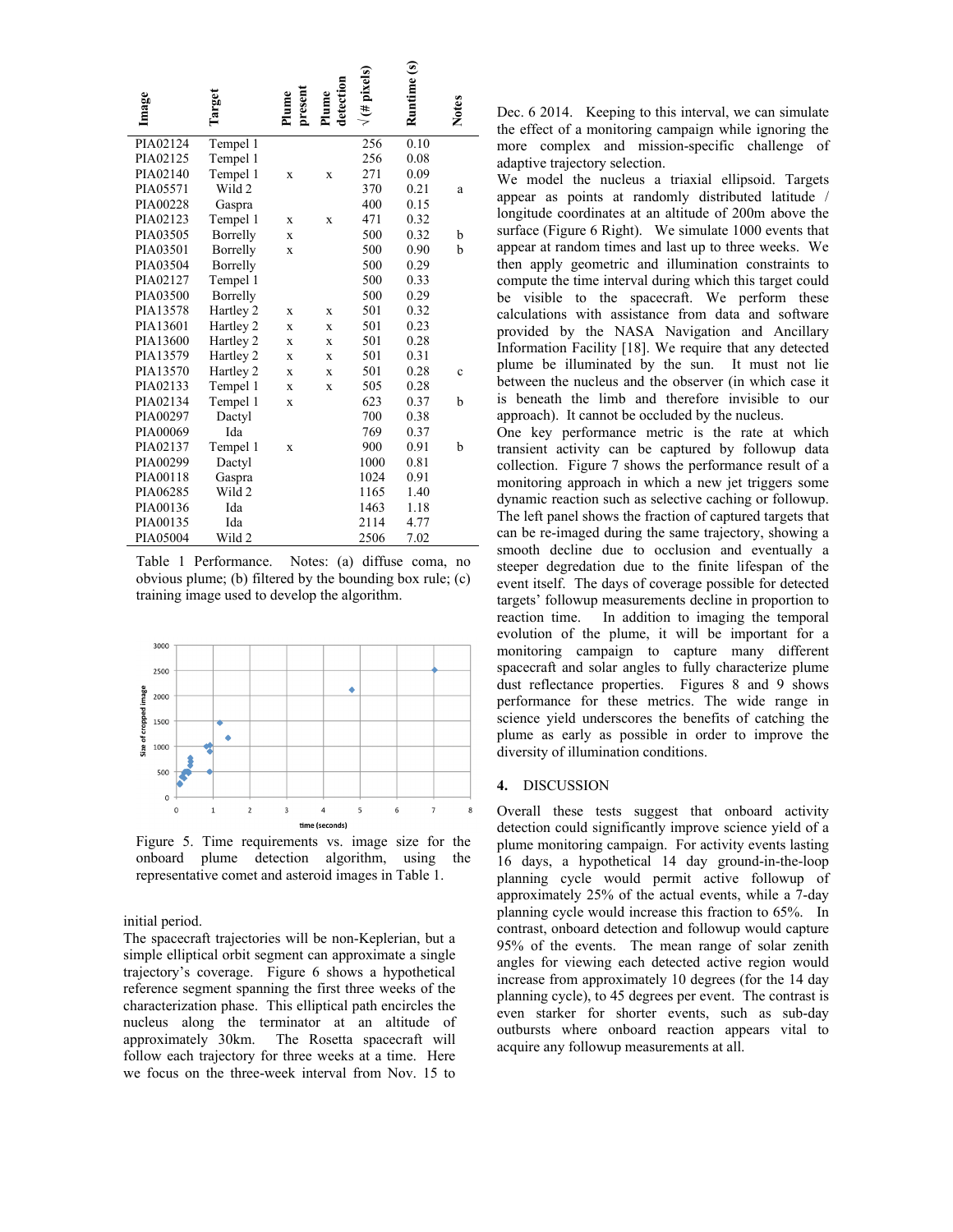

Figure 6: Simulated encounter. (Left) The trajectory of the spacecraft around the comet nucleus. (Right) Simulated surface activity events.



Figure 7: Performance vs. reaction time, for various automated plume monitoring strategies. Figures show the fraction of events captured in followup images (Left) and the span of solar zenith angles included in followup imagery (Right).

Naturally, other adaptive target selection approaches are possible and designers could complement morphological plume detection with temporal change detection or thermal analysis. Regardless of the specific approach, these simulations suggest onboard data analysis will be invaluable to understand transient activity on sub-day timescales. A monitoring campaign with a small optional resource allowance could considerably shorten the planning cycle, activating prevalidated followup options whenever plumes are detected. This could unlock the temporal dimension of cometary activity and significantly improve our understanding of the nucleus/coma interaction.

### **5.** ACKNOWLEDGEMENTS

We thank the U.S. Rosetta team, Anna Marie Aguinaldo, Rob Witoff, Claudia Alexander, and Artur Chmielewski. We thank all the participants of the Agile Science study, including Tara Estlin and Kiri Wagstaff. This research was performed at the Jet Propulsion Laboratory, California Institute of Technology. We acknowledge U.S. Government Support. This study was conducted with sponsorship by the JPL Solar System Exploration Office and the JPL Research and Technology Development Program. Copyright 2012, California Institute of Technology. Government sponsorship acknowledged.